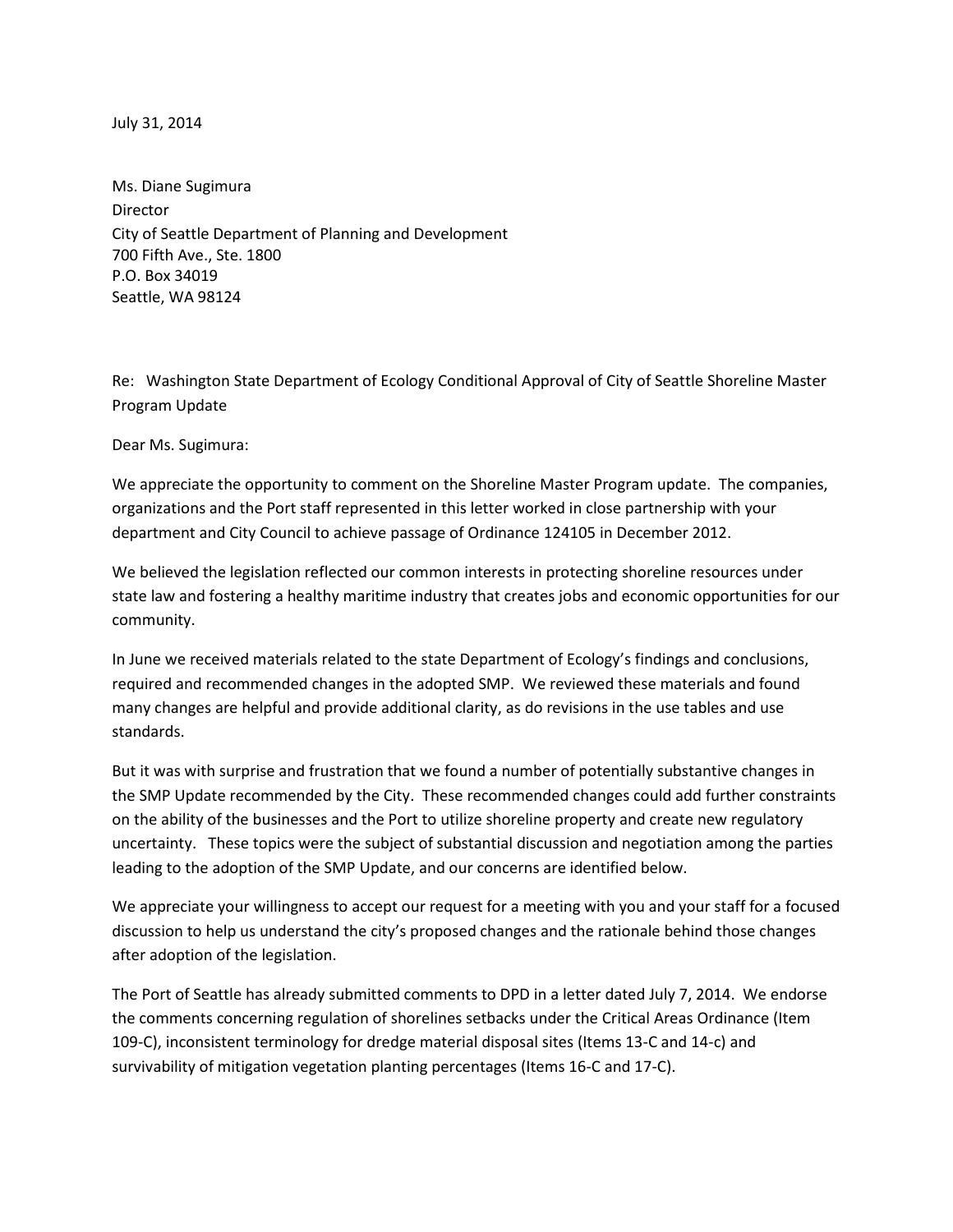Ms. Diane Sugimura July 31, 2014

Further concerns have arisen in subsequent conversations:

Item 73-C: The setback for non-water dependent and non-water related uses is increased from 35 feet to 60 feet in the Urban Industrial environment under SMC 23.60A.490. The rationale for this change says, "The City requested the identified change to correct an error that was inadvertently made between version 6 and 7 of the updated SMP, during the City Council review." This is a major change. We understood the setback to be 35 feet, not an error. The 60 foot setback unnecessarily restricts industrial uses, and we request that the City keep the 35 foot setback as passed by City Council.

Item 12-C: The vegetation mitigation section is revised to add a secondary preference for planting "adjacent to existing vegetation" in SMC 23.60A.167.E(6). The rationale for this change is to "prioritize the placement of riparian vegetation…adjacent to existing vegetation to enhance the existing ecological functions at the site." In some areas, there might be existing vegetation surrounded by the built environment. We want to be sure that the City cannot require relocation of existing structures or uses, to facilitate planting adjacent to existing vegetation. Consider changing the section to read, "…and secondly adjacent to existing vegetation where possible without altering the built environment or established uses."

Item 94-C: The City requested a new definition of "feasible" when the word is used in the phrase "no feasible alternative location exists" for utility service use, utility line, or sewage treatment plant. The new definition goes on to cite to a case for the relevant analysis. This definition is problematic for two reasons. First, it is unnecessary to add a new definition for when an alternative location is not feasible. The term "feasible" is already defined in the code, and if something does not fit into the definition of "feasible," then presumably it is not feasible. Second, it is inappropriate to cite to a case for the relevant analysis. This citation makes the code inaccessible to the general public (there is also an error in the case citation).

Item 4-C: A city-requested change would expand the requirement to protect views from residential uses "*adjoining"* the shoreline district to residential uses "*adjoining and within" the shoreline district*. This is an expansion of the protection of shoreline views in the SMA (RCW 90.58.320) which protects views "on areas *adjoining* such shorelines." Property owners will find it difficult to meet the standard *within* the shoreline district, and we recommend the city use the language of the statute.